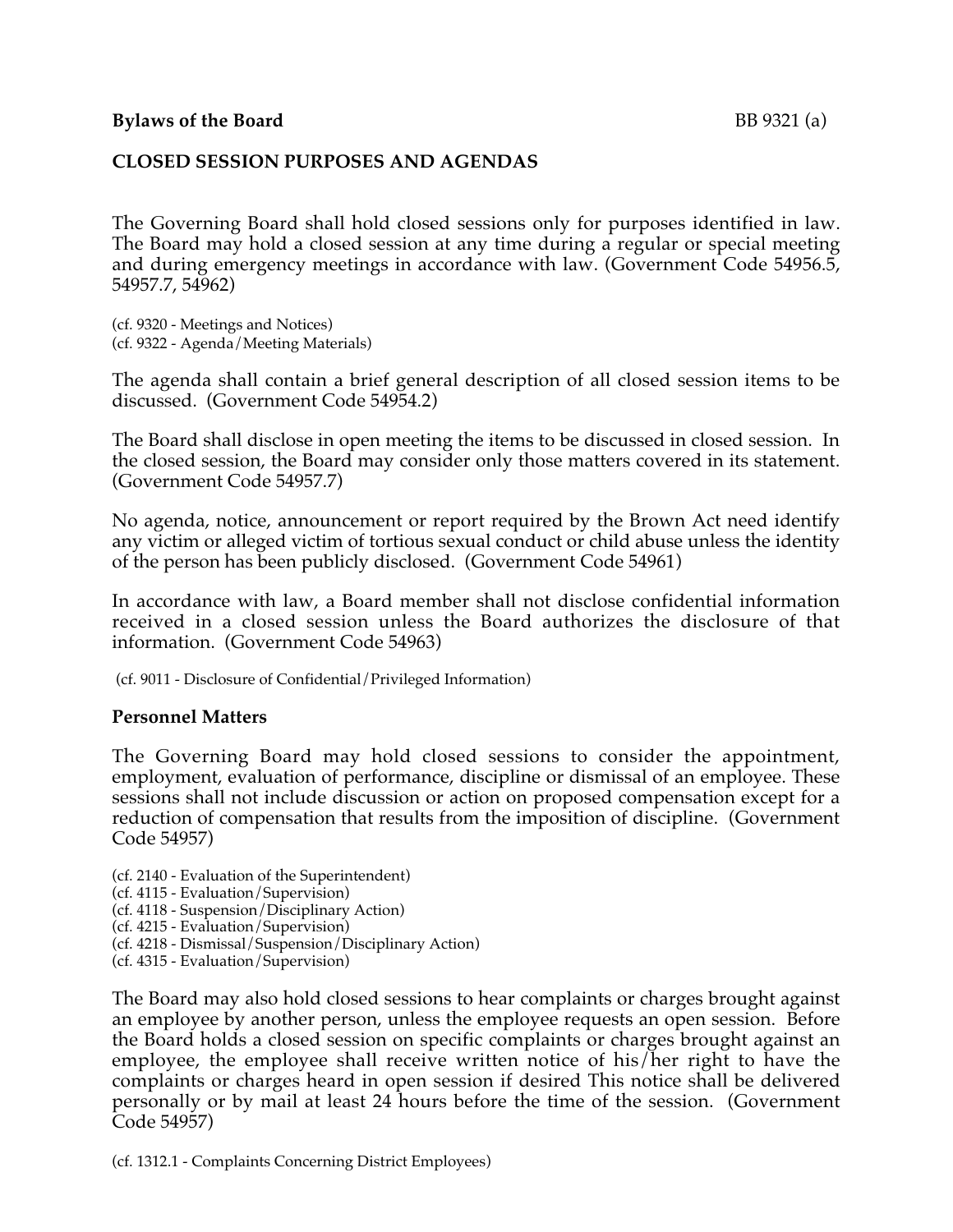The Board may hold closed sessions to discuss a district employee's application for early withdrawal of funds in a deferred compensation plan when the application is based on financial hardship arising from an unforeseeable emergency due to illness, accident, casualty, or other extraordinary event, as specified in the deferred compensation plan. (Government Code 54957.10)

Agenda items related to employee appointments and employment shall describe the position to be filled. Agenda items related to performance evaluations shall specify the title of the employee being reviewed. Agenda items related to employee discipline, dismissal or release require no additional information. (Government Code 54954.5)

### **Negotiations/Collective Bargaining**

Unless otherwise agreed upon by the parties involved, the following shall not be subject to the Brown Act: (Government Code 3549.1)

- 1. Any meeting and negotiating discussion between the district and a recognized or certified employee organization.
- 2. Any meeting of a mediator with either party or both parties to the meeting and negotiating process.
- 3. Any hearing, meeting or investigation conducted by a factfinder or arbitrator.
- 4. Any executive (closed) session of the district or between the district and its designated representative for the purpose of discussing its position regarding any matter within the scope of representation and instructing its designated representatives.

(cf. 4143/4243 - Negotiations/Consultation) (cf. 4143.1/4243.1 - Public Notice - Personnel Negotiations)

The Board may meet in closed session with the Board's representative regarding employee salaries, salary schedules or compensation paid in the form of fringe benefits of its represented and unrepresented employees. These closed sessions may include discussions of the district's available funds and funding priorities, but only insofar as they relate to providing instructions to the district's designated representative. (Government Code 54957.6)

Closed sessions shall be for the purpose of reviewing the Board's position and instructing the Board's designated representative. Closed sessions may take place prior to and during consultations and discussions with representatives of employee organizations and unrepresented employees. (Government Code 54957.6)

For represented employees, the Board may also meet in closed session to hear any other matter within the statutorily provided scope of representation.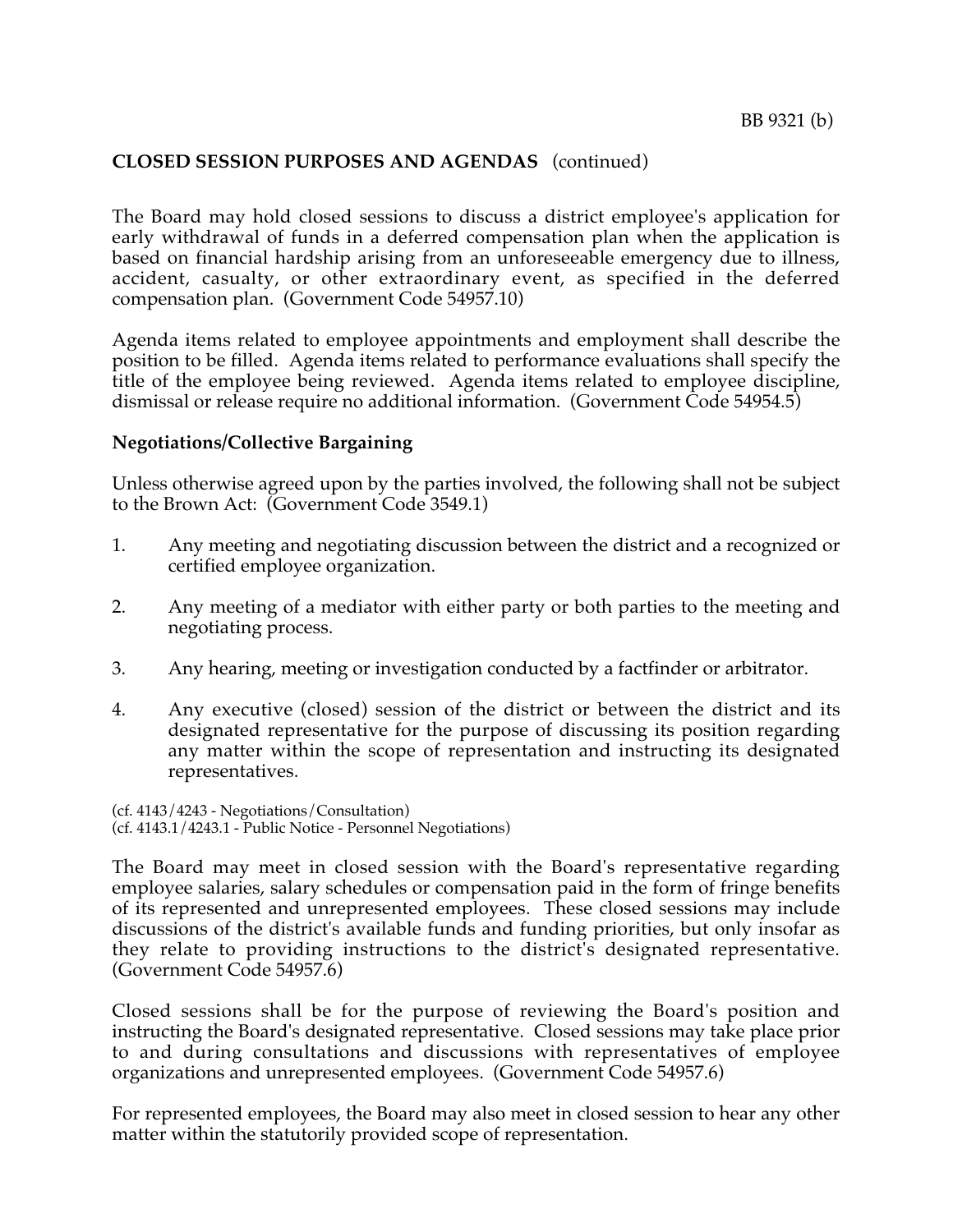(Government Code 54957.6)

For unrepresented employees, closed sessions held pursuant to Government Code 54957.6 shall not include final action on the proposed compensation of one or more unrepresented employees. (Government Code 54957.6)

The Board also may meet in closed session with a state conciliator or a mediator who has intervened in these proceedings. (Government Code 54957.6)

Agenda items related to negotiations shall specify the name of the district's designated representative(s) attending the closed session. If circumstances necessitate the absence of a specified designated representative, an agent or designee may participate in place of the absent representative as long as the name of the agent or designee is announced at an open session held prior to the closed session. The agenda shall also specify the name of the organization representing the employee(s) or the position title of the unrepresented employee who is the subject of the negotiations. (Government Code 54954.5)

#### **Matters Related to Students**

The Board shall meet in closed session to consider a suspension, disciplinary action, or any other action except expulsion, against a student when a public hearing on the matter would violate student privacy rights. If a written request for open session is received from the parent/guardian or adult student, it will be honored to the extent that it does not violate the privacy rights of any other student. (Education Code 35146, 48912, 49073-49079)

(cf. 5117 - Interdistrict Attendance) (cf. 5119 - Students Expelled from Other Districts) (cf. 5125.3 - Challenging Student Records) (cf. 5144 - Discipline)

The Board shall meet in closed session to consider the expulsion of a student, unless the student submits a written request at least five days before the date of the hearing that the hearing be held in open session. Regardless of whether the expulsion hearing is conducted in open or closed session, the Board may meet in closed session for the purpose of deliberating and determining whether the student should be expelled. (Education Code 48918)

(cf. 5144.1 - Suspension and Expulsion/Due Process) (cf. 5144.2 - Suspension and Expulsion/Due Process (Students with Disabilities)

Agenda items related to student matters shall briefly describe the reason for the closed session, such as "student expulsion hearing," "grade change appeal," without violating the confidentiality rights of individual students. The student shall not be named on the agenda, but a number may be assigned to the student in order to facilitate record keeping. The agenda shall also state that the Education Code requires closed sessions in these cases in order to prevent the disclosure of confidential student record information.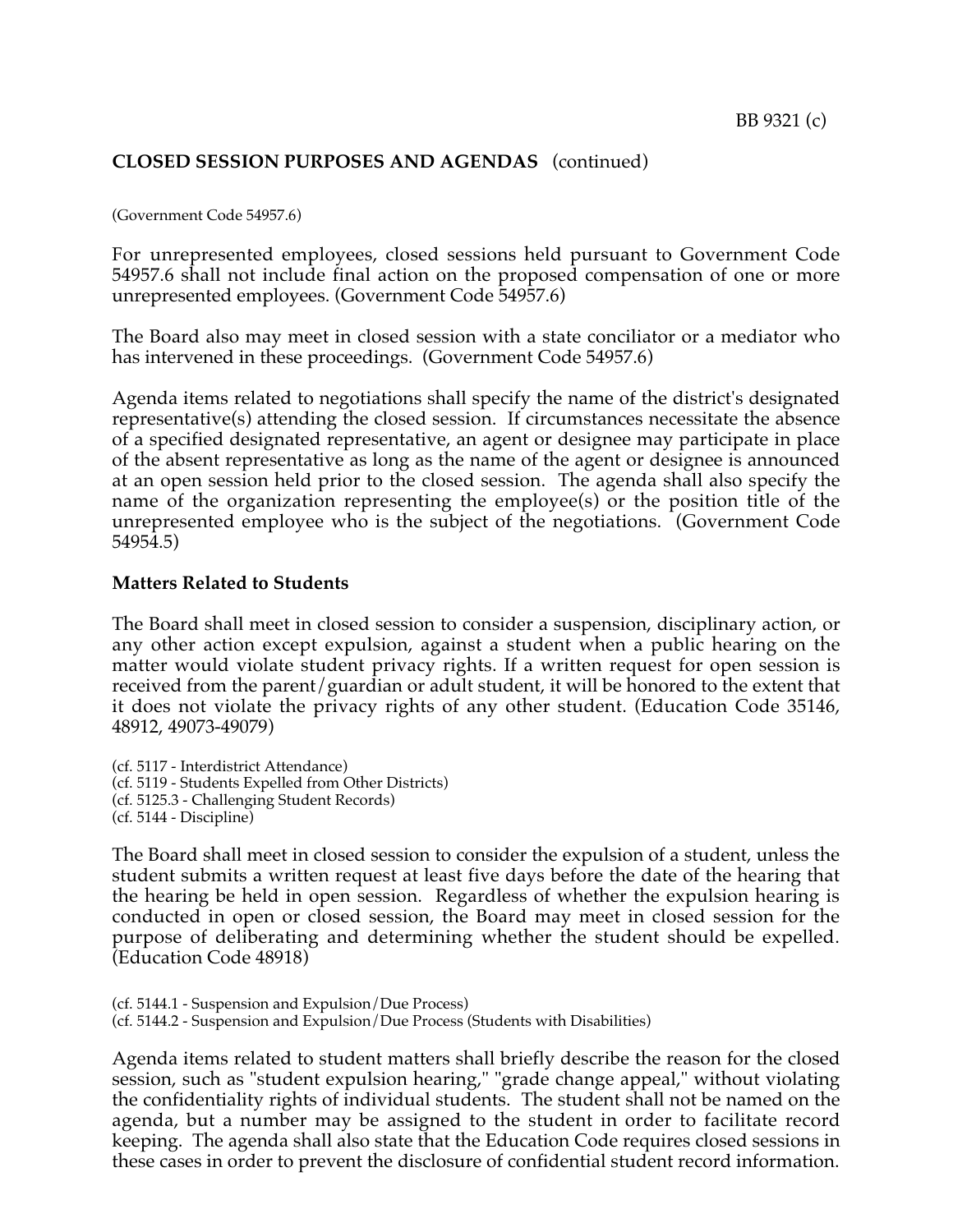(cf. 5125 - Student Records)

### **Security Matters**

The Board may meet in closed session with the Attorney General, district attorney, sheriff or chief of police, or their respective deputies, or a security consultant or a security operations manager, on matters posing a threat to the security of public buildings, to the security of essential public services, including water, drinking water, wastewater treatment, natural gas service, and electric service, or to the public's right of access to public services or public facilities. (Government Code 54957)

(cf. 0450 - Comprehensive Safety Plan (cf. 3515 - Campus Security) (cf. 3516 - Emergencies and Disaster Preparedness Plan)

The Board may meet in closed session during an emergency meeting held pursuant to Government Code 54956.5 to meet with law enforcement officials for the emergency purposes specified in Government Code 54957 if agreed to by a two-thirds vote of the Board members present. If less than two-thirds of the members are present, then the Board must agree by a unanimous vote of the members present. (Government Code 54956.5)

Agenda items related to security matters shall specify the name of the law enforcement agency and the title of the officer, or name of applicable agency representative and title, with whom the Board will consult. (Government Code 54954.5)

### **Conference with Real Property Negotiator**

The Board may meet in closed session with the Board's real property negotiator prior to the purchase, sale, exchange or lease of real property by or for the district in order to grant its negotiator the authority regarding the price and terms of the property. (Government Code 54956.8)

Prior to holding the closed session, the Board shall hold an open and public session to identify its negotiator(s) and the property under negotiation and to specify the person(s) with whom the negotiator may negotiate. (Government Code 54956.8)

For purposes of real property transactions, negotiators may include members of the Board. (Government Code 54956.8)

Agenda items related to real property negotiations shall specify the district negotiator attending the closed session. If circumstances necessitate the absence of a specified negotiator, an agent or designee may participate in place of the absent negotiator as long as the name of the agent or designee is announced at an open session held prior to the closed session. The agenda shall also specify the name of the negotiating parties and the street address of the real property under negotiation.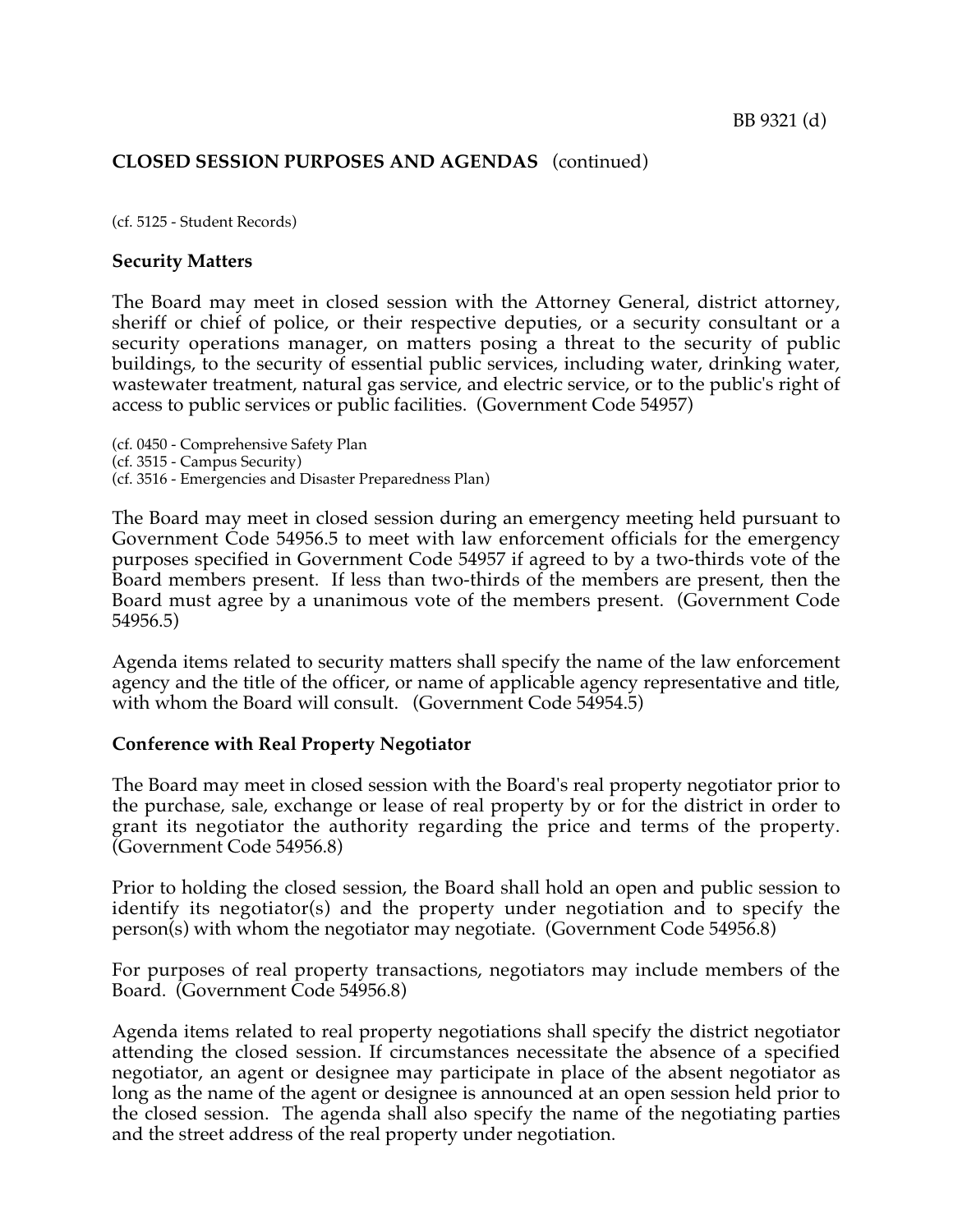If there is no street address, the agenda item shall specify the parcel number or another unique reference of the property. The agenda item shall also specify whether instruction to the negotiator will concern price, terms of payment, or both. (Government Code 54954.5)

## **Pending Litigation**

Based on the advice of its legal counsel, the Board may hold a closed session to confer with or receive advice from its legal counsel regarding pending litigation when a discussion of the matter in open session would prejudice the Board's position in the case. For this purpose, "litigation" includes any adjudicatory proceeding, including eminent domain, before a court, administrative body exercising its adjudicatory authority, hearing officer, or arbitrator. (Government Code 54956.9)

Litigation is considered "pending" when any of the following circumstances exist::

- 1. Litigation to which the Board is a party has been initiated formally. (Government Code 54956.9(a))
- 2. A point has been reached where, in the Board's opinion, based on the advice of legal counsel and the existing facts and circumstances, there is a significant exposure to litigation against the district, or the Board is meeting solely to determine whether, based on existing facts or circumstances, a closed session is authorized. (Government Code 54956.9(b))
- 3. Based on existing facts and circumstances, the Board has decided to initiate or is deciding whether to initiate litigation. (Government Code 54956.9(c)

"Existing facts and circumstances" authorizing a closed session pursuant to Government Code  $54956.9(b)$  as described in item  $\#2$  above are limited to the following: (Government Code 54956.9)

- 1. Facts and circumstances that might result in litigation against the district, but which the district believes are not yet known to potential plaintiffs and, which do not need to be disclosed.
- 2. Facts and circumstances including, but not limited to an accident, disaster, incident or transactional occurrence which might result in litigation against the district, which are already known to potential plaintiffs, and which must be publicly disclosed before the closed session or specified on the agenda.
- 3. The receipt of a claim pursuant to the Tort Claims Act or a written threat of litigation from a potential plaintiff. The claim or written communication must be available for public inspection.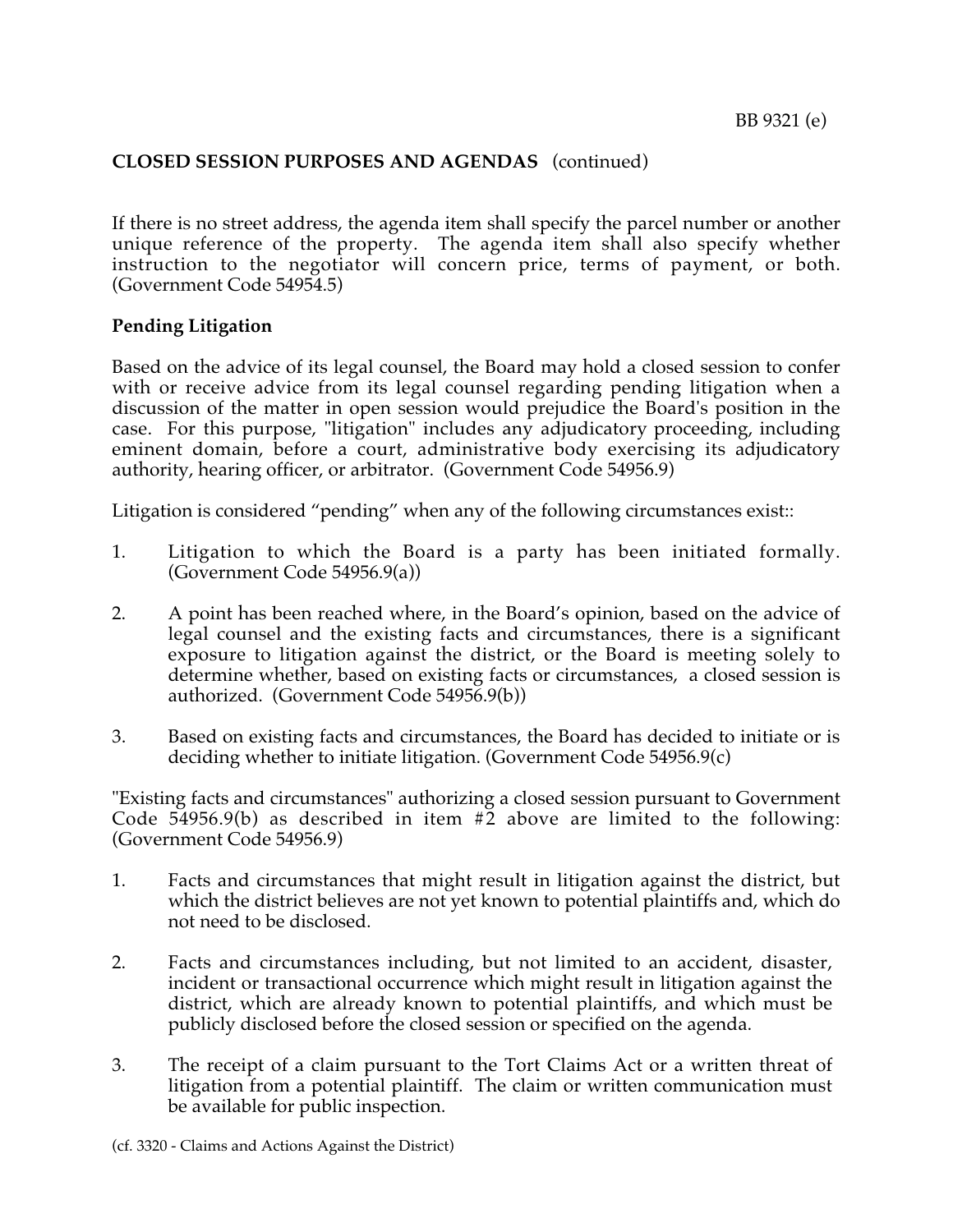- 4. A threat of litigation made by a person in an open meeting on specific matter within the responsibility of the Board.
- 5. A threat of litigation made by a person outside of an open meeting on a specific matter within the responsibility of the Board, provided that the district official or employee receiving knowledge of the threat made a record of the statement before the meeting and the record is available for public inspection.

The above record does not need to identify an alleged victim of tortious sexual conduct or anyone making a threat on his/her behalf or identify an employee who is the alleged perpetrator of any unlawful or tortious conduct, unless this identity of this person has been publicly disclosed.

Before holding a closed session pursuant to this section, the Board shall state on the agenda or publicly announce the subdivision of Government Code 54956.9 under which the closed session is being held. If authority is based on subdivision Government Code 54956.9(a), the Board shall either state the title or specifically identify the litigation to be discussed or state that doing so would jeopardize the district's ability to effectuate service of process upon unserved parties or to conclude existing settlement negotiations to its advantage. (Government Code 54956.9)

Agenda items related to "pending litigation" shall be described as a conference with legal counsel regarding "existing litigation" or "anticipated litigation." (Government Code 54954.5)

"Existing litigation" items shall identify the name of the case specified by either the claimant's name, names of parties and case or claim number, unless the Board states that to identify the case would jeopardize service of process or existing settlement negotiations. (Government Code 54954.5)

"Anticipated litigation" items shall state that there is significant exposure to litigation pursuant to Government Code 54956.9(b) and shall specify the potential number of cases. When the district expects to initiate a suit, items related to anticipated litigation shall state that the discussion relates to the initiation of litigation pursuant to Government Code 54956.9(c) and shall specify the potential number of cases. The agenda or an oral statement before the closed session may be required to provide additional information pursuant to items #2-5 above. (Government Code 54954.5, Government Code 54956.9(b)(3)(B-E))

### **Joint Powers Agency Issues**

The Board may meet in closed session to discuss a claim against a joint powers authority formed for the purpose of insurance pooling or self-insurance authority of which it is a member, for the payment of tort liability losses, public liability losses or workers' compensation liability. (Government Code 54956.95)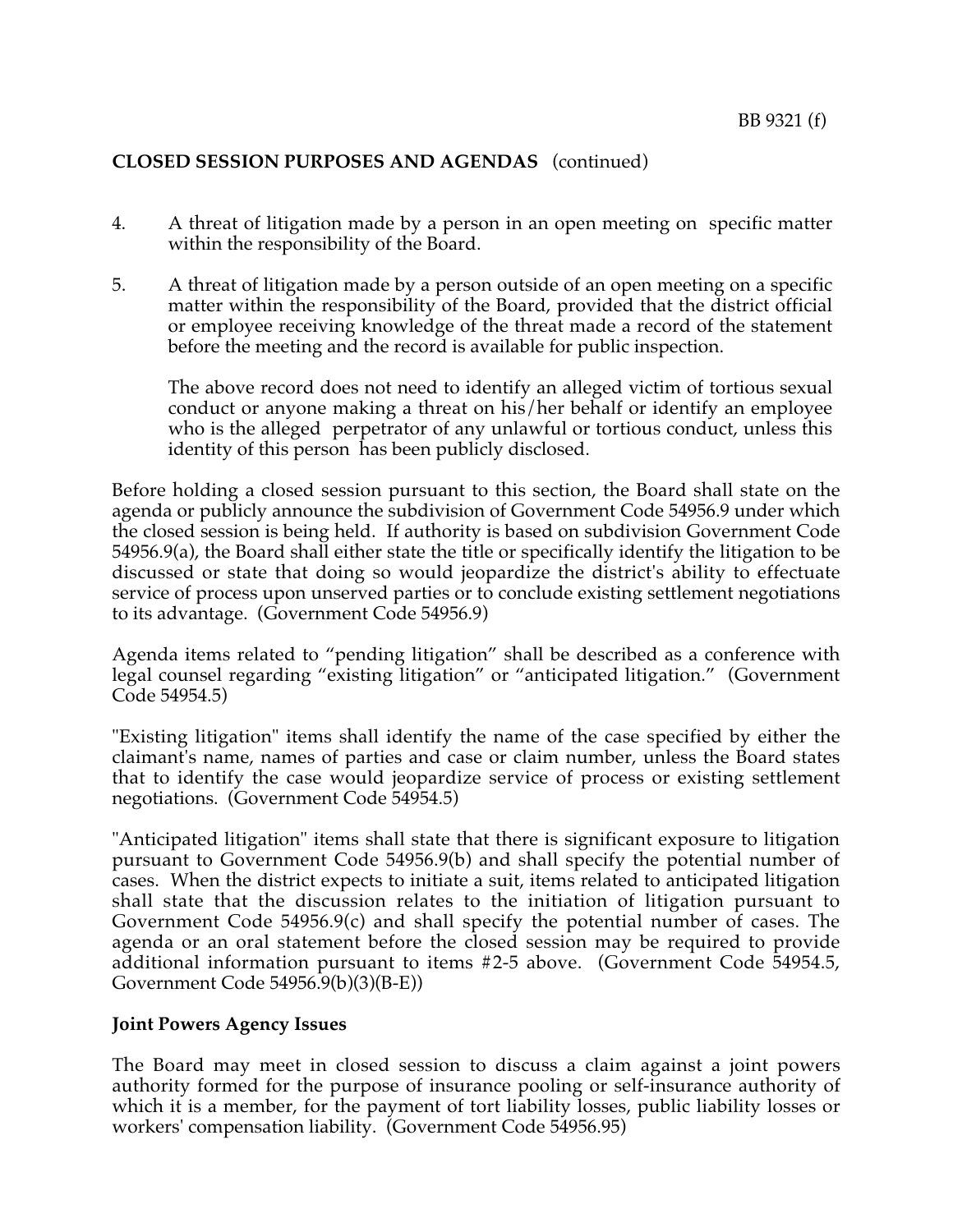Closed session agenda items related to liability claims shall specify the claimant's name and the name of the agency against which the claim is made. (Government Code 54954.5)

(cf. 3320 - Claims and Actions Against the District) (cf. 3530 - Risk Management/Insurance)

When the Board of the joint powers agency has so authorized and upon advice of district legal counsel, the Board may meet in closed session in order to receive, discuss and take action concerning information obtained in a closed session of the joint powers agency. During the district's closed session, a Board member serving on the JPA board may disclose confidential information acquired during a closed session of the JPA to fellow Board members. (Government Code 54956.96)

The Board member may also disclose the confidential JPA information to district legal counsel in order to obtain advice on whether the matter has direct financial or liability implications for the district. (Government Code 54956.96)

Closed session agenda items related to "Conference Involving a Joint Powers Agency" shall specify the closed session description used by the joint powers agency and the name of the district representative on the joint powers agency board. Additional information listing the name of agencies or titles of representatives attending the closed session as consultants or other representatives shall also be included. (Government Code 54954.5)

### **Review of Audit Report from Bureau of State Audits**

Upon receipt of a confidential final draft audit report from the Bureau of State Audits, the Board may meet in closed session to discuss its response to that report. After public release of the report from the Bureau of State Audits, any Board meeting to discuss the report must be conducted in open session, unless exempted from that requirement by some other provision of law. (Government Code 54956.75)

Closed session agenda items related to an audit by the Bureau of State Audits shall state "Audit by Bureau of State Audits." (Government Code 54954.5)

### **Review of Assessment Instruments**

The Board may meet in closed session to review the contents of any student assessment instrument approved or adopted for the statewide testing system. Before any such meeting, the Board shall agree by resolution to accept any terms or conditions established by the State Board of Education for this review. (Ed Code 60617)

(cf. 6162.5 - Student Assessment)